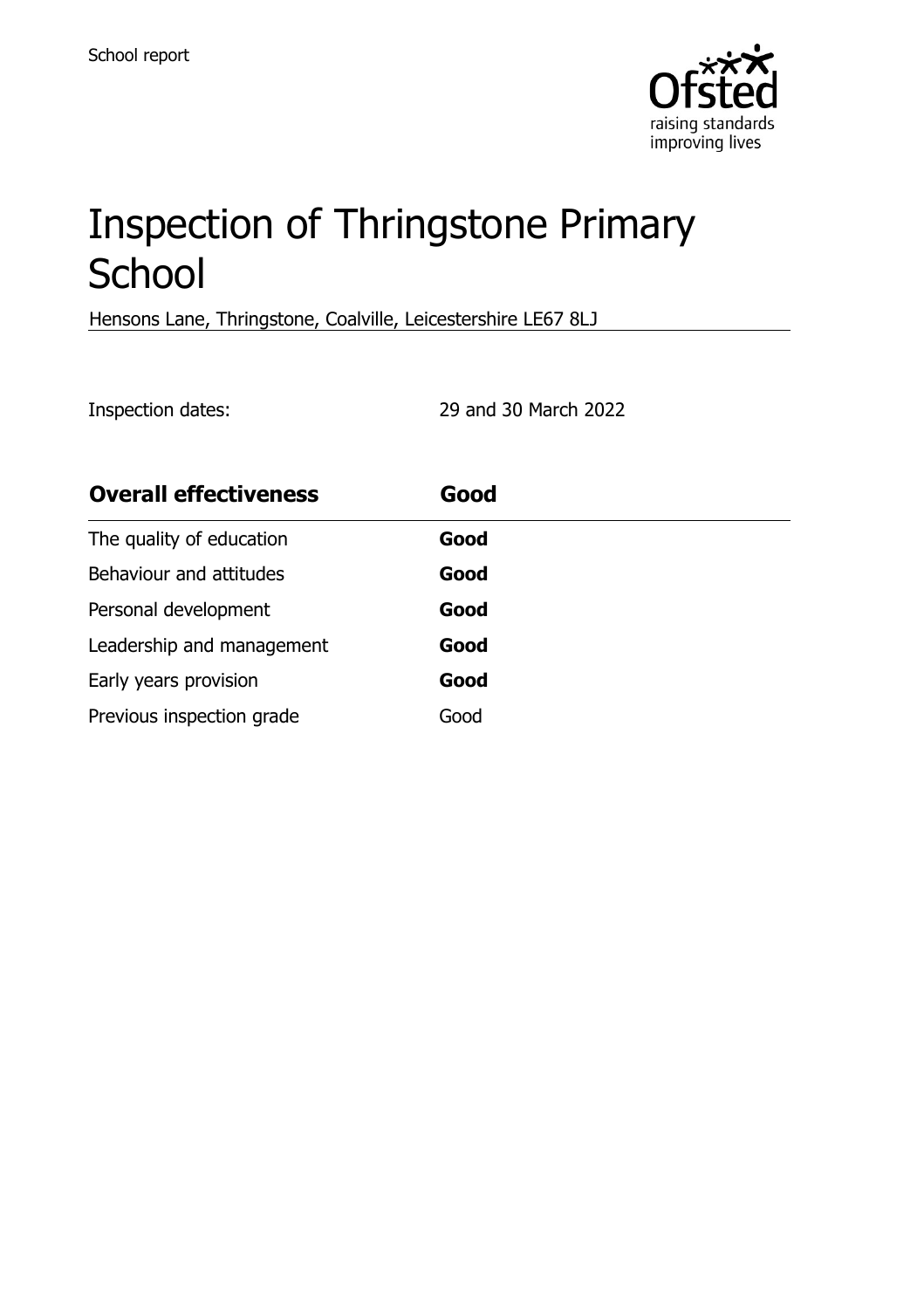

#### **What is it like to attend this school?**

Pupils and staff 'believe and achieve together' at this inclusive school. Pupils say that they are happy and safe here. They behave well. Low-level disruption is extremely rare. Staff deal swiftly with any bullying or falling-out between pupils. Pupils have positive attitudes to school. They work hard. Relationships between pupils and staff are warm and positive.

Leaders and staff have high expectations for all pupils. This includes pupils with special educational needs and/or disabilities (SEND). Pupils are encouraged to have 'character muscles'. They learn to be, for example, resilient, compassionate, patient and respectful. Pupils particularly enjoy learning musical instruments, like the ukulele and djembe drums. There are a variety of activities that help to develop pupils' talents and interests. These include swimming, cooking, singing and various sports clubs.

Pupils take on different roles and responsibilities, including as house captains, lunchtime monitors and members of the democratically elected school council. Pupils enjoy these roles and take them seriously.

The majority of parents have positive views of the school. One comment, typical of many, was: 'This school is a lovely place for my children to be. I only wish they could stay here for longer!'

#### **What does the school do well and what does it need to do better?**

Leaders have recently introduced a new curriculum. In a small number of subjects, leaders have not precisely identified the exact knowledge and vocabulary that pupils should learn across all year groups. In these subjects, it is not always exactly clear what leaders want to pupils to learn and when.

There is a consistent approach to the teaching of mathematics. Teachers recap previously taught material at the start of lessons. This helps pupils to remember what they have learned before. End-of-unit tests help teachers to understand which mathematical aspects need to be taught again. The majority of pupils say that they like mathematics and that 'it needs to be hard to help us learn'. For example, pupils in Year 5 enjoyed the challenge of multiplying and dividing fractions.

The recently introduced phonics and early reading programme is working well. Staff have received effective phonics training. There is a consistent approach to teaching phonics that starts in the early years. Pupils are learning new letter sounds in a logical order. They read texts that closely match the letter sounds that they are learning. This helps to improve their fluency and confidence. There are daily opportunities for pupils to practise writing these letter sounds in words and in longer sentences. Accurate assessments mean that a pupil who might be falling behind is spotted quickly. They then receive effective support to help them to catch up. Pupils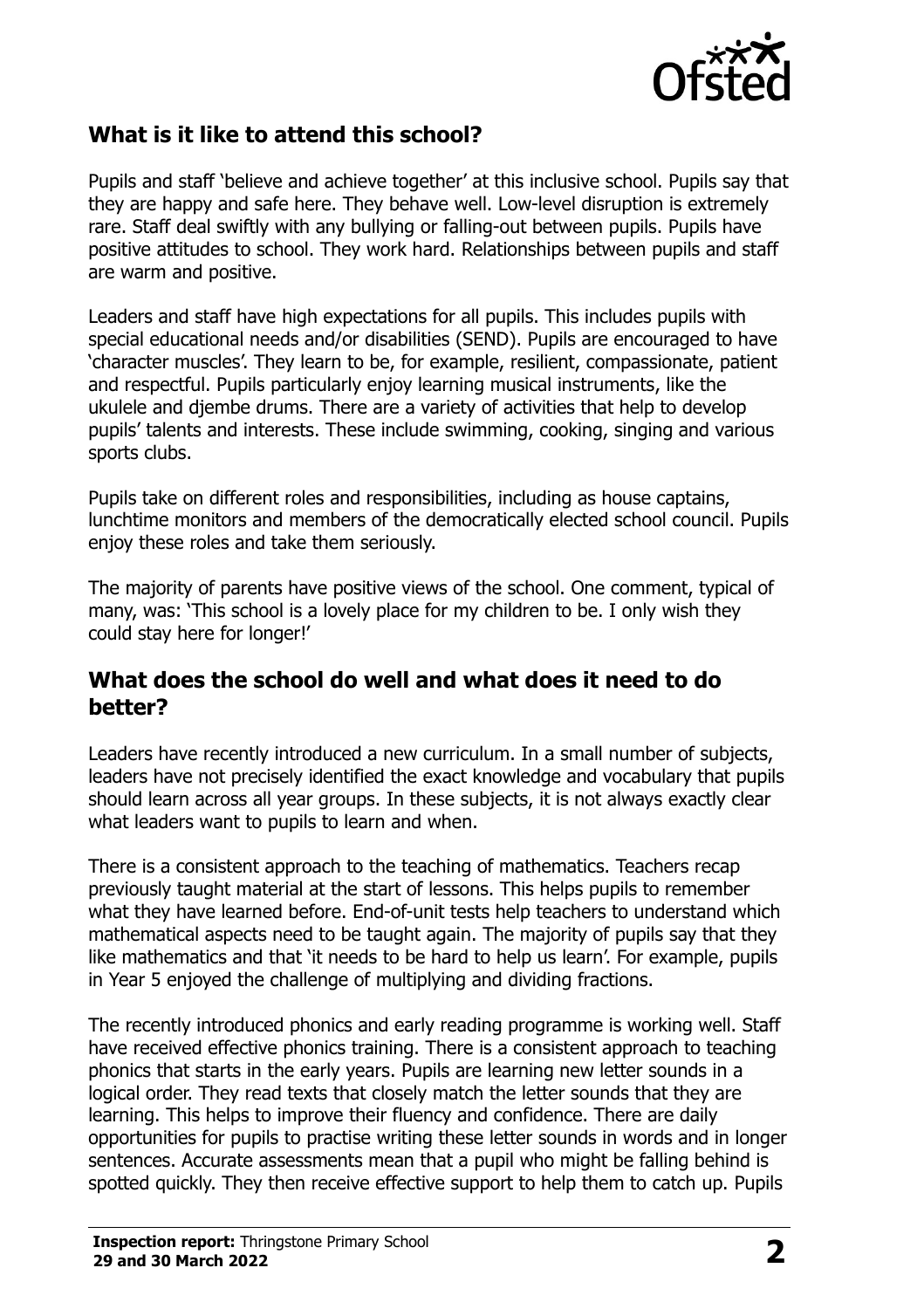

in Year 5 and Year 6 say that they enjoy reading and that the library has suitably challenging books.

Children get off to a good start in the early years. Staff plan a range of appropriate activities across the seven areas of learning. Children in 'Little Acorns' have recently grown cress seeds. This prepares them well for when they are in the Reception class. Here, they grow seeds in different conditions and study the resulting differences. Parents are kept well informed of their child's progress. Transition arrangements prepare children well for the Reception class and then again for Year 1. Relationships between adults and children are warm and positive.

Pupils' personal development is a strength. There are opportunities for residential trips and educational visits. Pupils also perform in productions and sing in the local community. These events help to improve their self-confidence and self-esteem. Staff are considerate of pupils' mental health and well-being. Pupils use the 'good to talk' boxes should they have a concern. Pupils say that staff are good at sorting out these worries. Pupils have an age-appropriate understanding of relationships and health education. However, pupils' knowledge of faiths and cultures that are different to their own is not as strong. They are not being as well prepared for life in modern Britain as they could be.

There is a clear system in place for the identification and extra help given to pupils with SEND. Staff know and meet the needs of these pupils very well. Staff have received appropriate training. There are strong links with outside agencies. These include the speech and language and autism outreach teams.

Leaders have a clear, shared vision, and have a high ambition for all pupils. Staff are proud to work at the school. They appreciate the training opportunities that are provided. The well-organised and knowledgeable governing body is a strength. Governors make frequent visits to the school and write useful and detailed reports. The governing body is holding leaders fully to account for their actions.

#### **Safeguarding**

The arrangements for safeguarding are effective.

Leaders and staff have received effective safeguarding training. This reflects the latest statutory guidance. Staff know the potential signs of abuse and neglect to look out for. They know about the dangers of county lines drug trafficking, and know what to do should they be concerned about the actions of an adult. Leaders keep detailed safeguarding records. They are quick to seek the support of outside agencies where necessary.

Pupils are taught how to stay safe when they are online. Older pupils know about the dangers of alcohol and drug misuse.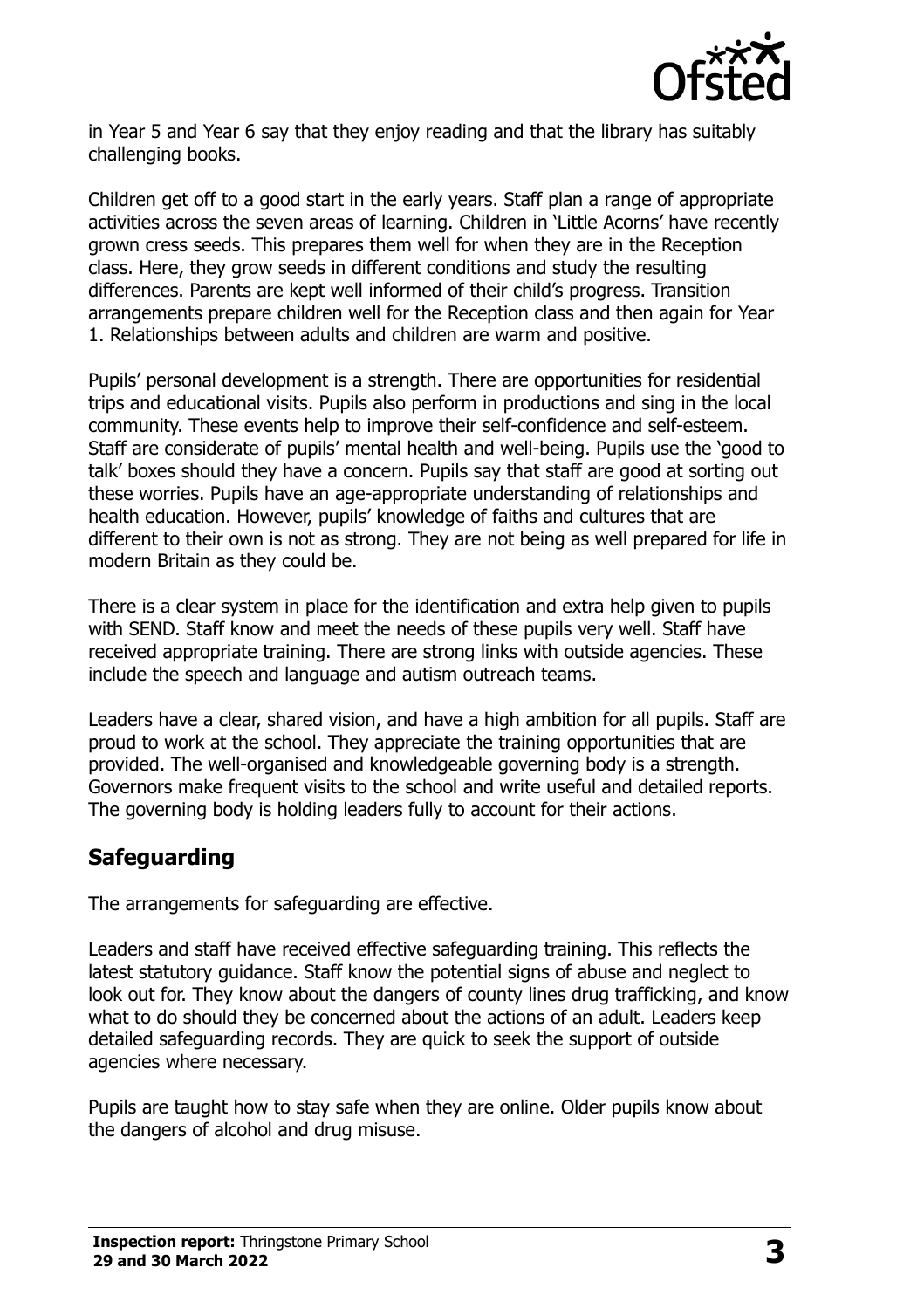

# **What does the school need to do to improve?**

#### **(Information for the school and appropriate authority)**

- In a small number of subjects, the precise knowledge and vocabulary that leaders want pupils to learn, and by when, is not as clear as it could be. Leaders should ensure that there is a clarity and preciseness around the knowledge and vocabulary that they want pupils to learn, and by when, across these subjects, from the early years through to Year 6.
- Pupils' knowledge of faiths and cultures that are different to their own is not as strong as it should be. Pupils are therefore not as well prepared for life in modern Britain as they could be. Leaders should ensure that pupils have an appropriate understanding of faiths and cultures that are different to their own, therefore being better prepared for life in modern Britain.

#### **How can I feed back my views?**

You can use [Ofsted Parent View](http://parentview.ofsted.gov.uk/) to give Ofsted your opinion on your child's school, or to find out what other parents and carers think. We use information from Ofsted Parent View when deciding which schools to inspect, when to inspect them and as part of their inspection.

The Department for Education has further quidance on how to complain about a school.

If you are the school and you are not happy with the inspection or the report, you can [complain to Ofsted.](http://www.gov.uk/complain-ofsted-report)

# **Further information**

You can search for [published performance information](http://www.compare-school-performance.service.gov.uk/) about the school.

In the report, '[disadvantaged pupils](http://www.gov.uk/guidance/pupil-premium-information-for-schools-and-alternative-provision-settings)' refers to those pupils who attract government pupil premium funding: pupils claiming free school meals at any point in the last six years and pupils in care or who left care through adoption or another formal route.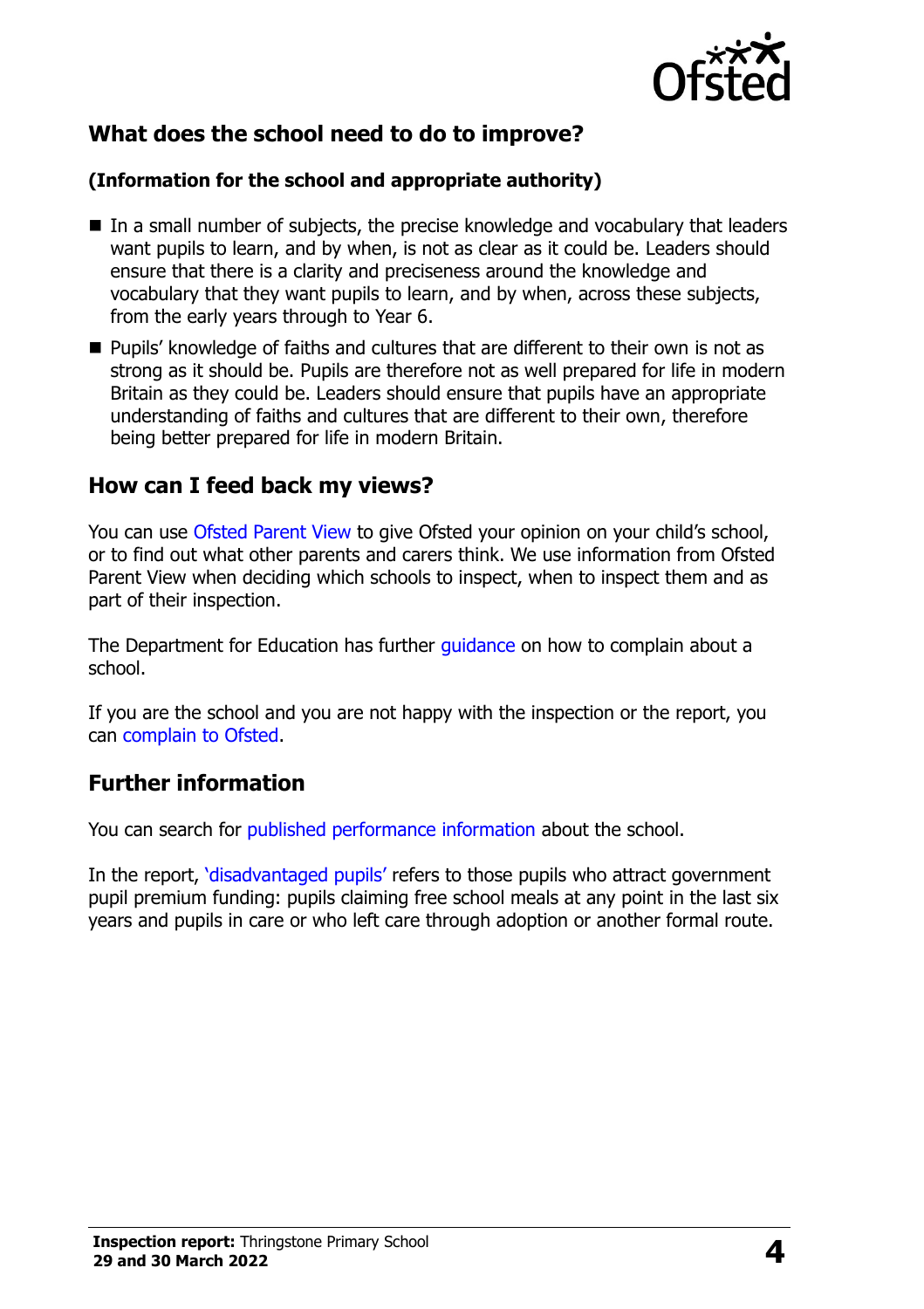

# **School details**

| Unique reference number             | 139767                                                            |
|-------------------------------------|-------------------------------------------------------------------|
| <b>Local authority</b>              | Leicestershire                                                    |
| <b>Inspection number</b>            | 10211389                                                          |
| <b>Type of school</b>               | Primary                                                           |
| <b>School category</b>              | Academy converter                                                 |
| Age range of pupils                 | 2 to 11                                                           |
| <b>Gender of pupils</b>             | Mixed                                                             |
| Number of pupils on the school roll | 152                                                               |
| <b>Appropriate authority</b>        | The governing body                                                |
| <b>Chair of governing body</b>      | Sarah Baxter                                                      |
| <b>Headteacher</b>                  | Ella Roberts                                                      |
| Website                             | www.thringstone.leics.sch.uk                                      |
| Date of previous inspection         | 28 June 2016, under section 8 of the<br><b>Education Act 2005</b> |

# **Information about this school**

- The school opened the 'Little Acorns' pre-school for children aged two to four in September 2019. The pre-school is on the same site as the school.
- The chair of the governing body took up the role in September 2021.
- The school does not use the services of any alternative providers.

# **Information about this inspection**

The inspectors carried out this inspection under section 5 of the Education Act 2005.

- This was the first routine inspection the school received since the COVID-19 pandemic began. Inspectors discussed the impact of the pandemic with leaders and have taken that into account in their evaluation of the school.
- **Inspectors held various meetings with the headteacher and other leaders. The** lead inspector met with five members of the governing body, including the chair.
- **Inspectors carried out deep dives in these subjects: phonics and early reading,** mathematics, science and history. For each deep dive, inspectors met with subject leaders, looked at curriculum plans, visited a sample of lessons, spoke to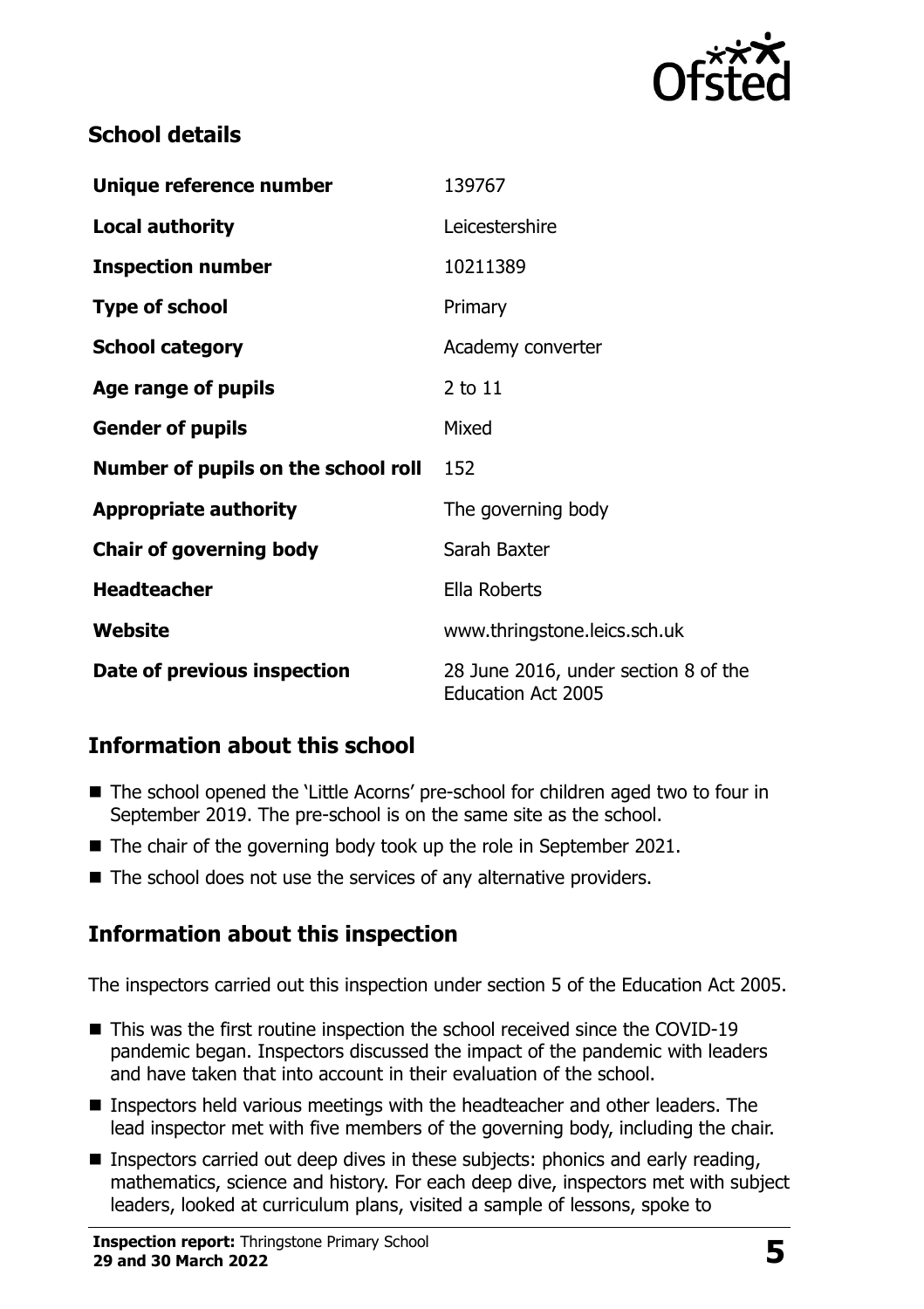

teachers, spoke to some pupils about their learning and looked at samples of pupils' work.

- Inspectors looked at curriculum plans and spoke with leaders about some other subjects. The lead inspector listened to pupils from key stage 1 and Years 3 and 4 read.
- To inspect safeguarding, the lead inspector checked the single central record. Inspectors checked staff's knowledge of the school's safeguarding procedures. Safeguarding records were scrutinised.
- **Inspectors considered the responses to Ofsted's parent and staff questionnaires.**

#### **Inspection team**

| Peter Stonier, lead inspector | Her Majesty's Inspector |
|-------------------------------|-------------------------|
| Janis Warren                  | Ofsted Inspector        |
| Jamie Nairn                   | Ofsted Inspector        |